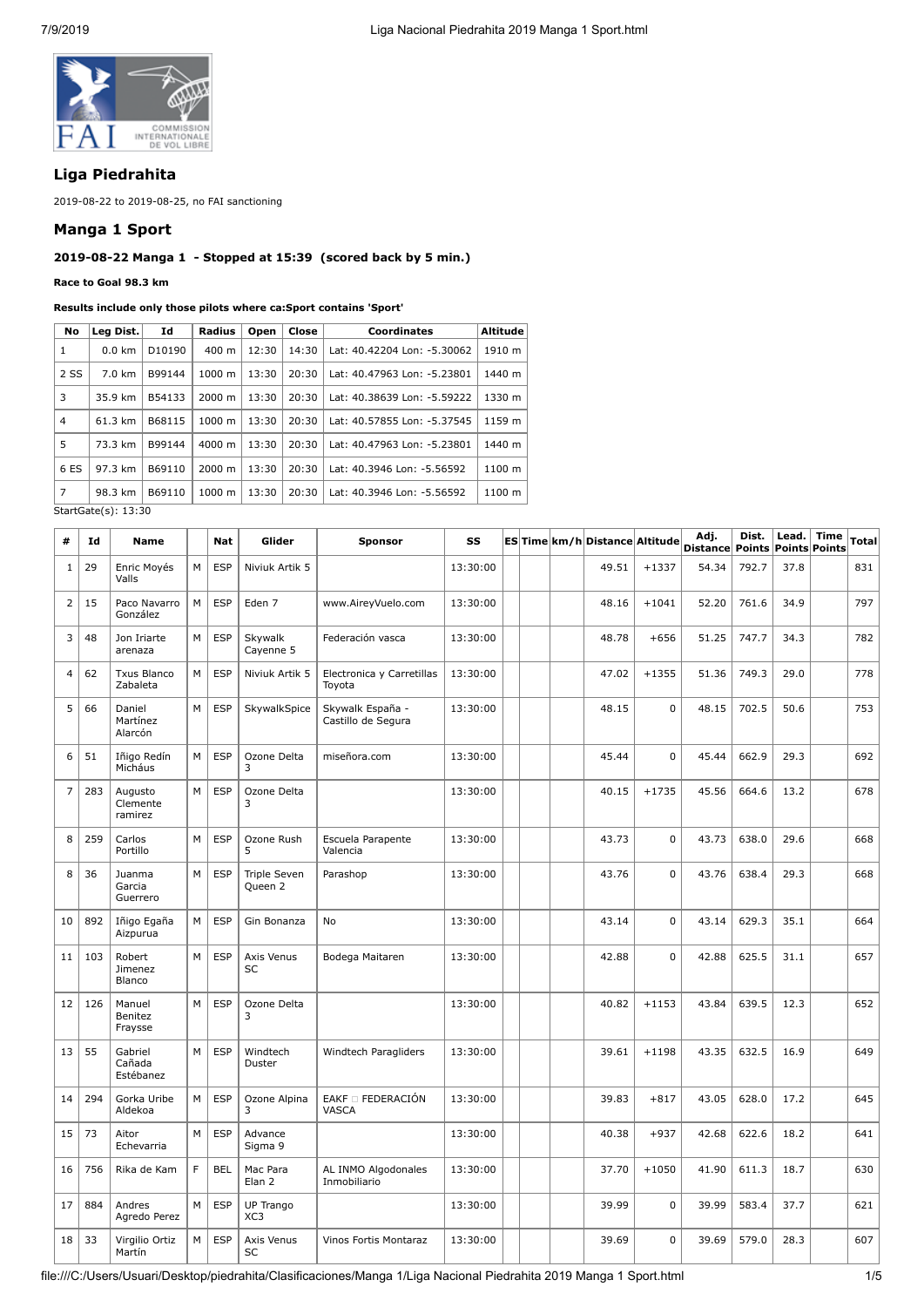# 7/9/2019 Liga Nacional Piedrahita 2019 Manga 1 Sport.html

| #  | Id  | <b>Name</b>                                |   | <b>Nat</b> | Glider                        | Sponsor                                | SS       |  | ES Time km/h Distance Altitude |             | Adj.<br>Distance Points | Dist. | Lead. | <b>Time</b><br>Points Points | <b>Total</b> |
|----|-----|--------------------------------------------|---|------------|-------------------------------|----------------------------------------|----------|--|--------------------------------|-------------|-------------------------|-------|-------|------------------------------|--------------|
| 19 | 889 | Carlos Pérez<br>Andrés                     | M | <b>ESP</b> | Ozone Rush<br>5               |                                        | 13:30:00 |  | 38.62                          | $\Omega$    | 38.62                   | 563.4 | 20.7  |                              | 584          |
| 20 | 228 | Pablo<br>Puertes<br>López                  | M | <b>ESP</b> | Niviuk Artik 5                |                                        | 13:30:00 |  | 26.42                          | $\pmb{0}$   | 26.42                   | 385.5 | 8.2   |                              | 394          |
| 21 | 829 | Silvio<br>Zugarini                         | M | <b>ESP</b> | Nova Mentor<br>6              | mi bolsillo                            | 13:30:00 |  | 24.15                          | $\mathbf 0$ | 24.15                   | 352.3 | 0.7   |                              | 353          |
| 22 | 837 | Jose Tomas<br>Ramirez<br>Muñoz             | M | <b>ESP</b> | Uturn Pasión                  |                                        | 13:30:00 |  | 23.83                          | $\mathbf 0$ | 23.83                   | 347.6 | 0.3   |                              | 348          |
| 23 | 168 | Jesús<br><b>MUELAS</b><br><b>ESCAMILLA</b> | M | <b>ESP</b> | Nova Sector                   |                                        | 13:30:00 |  | 20.41                          | $\mathbf 0$ | 20.41                   | 297.7 | 1.0   |                              | 299          |
| 24 | 831 | Ramón<br>González<br>Polo                  | M | <b>ESP</b> | Sol Synergy<br>$\overline{4}$ |                                        | 13:30:00 |  | 13.72                          | $\mathbf 0$ | 13.72                   | 200.2 |       |                              | 200          |
| 25 | 146 | Javier gomez<br>de segura                  | M | <b>ESP</b> | Ozone Swift<br>4              |                                        | 13:30:00 |  | 13.55                          | $\mathbf 0$ | 13.55                   | 197.7 |       |                              | 198          |
| 26 | 754 | Jan<br>Hooyberghs                          | M | <b>BEL</b> | Mac Para<br>Elan 2            | AL INMO Algodonales<br>Inmobiliario    | 13:30:00 |  | 10.04                          | $\mathbf 0$ | 10.04                   | 146.5 |       |                              | 147          |
| 27 | 52  | Chechu<br>Martinez<br>Rojano               | M | <b>ESP</b> | Skywalk<br>Spice              | RODEO STAR FGT                         | 13:30:00 |  | 8.04                           | $\mathbf 0$ | 8.04                    | 117.4 |       |                              | 117          |
| 28 | 886 | Dirk De<br>Troch                           | М | <b>BEL</b> | Advance<br>Sigma 10           |                                        | 13:30:00 |  | 6.64                           | $\mathsf 0$ | 6.64                    | 96.8  |       |                              | 97           |
| 28 | 177 | Miguel Casas<br>Suárez                     | М | ESP        | Ozone Alpina<br>2             |                                        |          |  | 6.63                           | $\mathsf 0$ | 6.63                    | 96.7  |       |                              | 97           |
| 30 | 190 | Ana María<br>Sancho<br>Frisuelos           | F | <b>ESP</b> | Dudek Colt 2                  | www.monteholiday.com                   |          |  | 6.50                           | 0           | 6.50                    | 94.8  |       |                              | 95           |
| 31 | 999 | Hans-Dieter<br>Keckstein                   | M | <b>ESP</b> | Niviuk Artik 5                | <b>FAMUR</b>                           |          |  | 5.50                           | $\mathbf 0$ | 5.50                    | 80.2  |       |                              | 80           |
| 32 | 893 | David Polo<br>Gutiérrez                    | М | <b>ESP</b> | 777 Queen 2                   |                                        |          |  | 5.29                           | $\mathbf 0$ | 5.29                    | 77.2  |       |                              | 77           |
| 33 | 128 | Jordi<br>Masanes<br>Mateo                  | М | <b>ESP</b> | Artik 5                       |                                        |          |  | 5.06                           | $\mathsf 0$ | 5.06                    | 73.8  |       |                              | 74           |
| 34 | 170 | George Bür<br>Zimmermann                   | M | <b>ESP</b> | Skywalk<br>Cayenne 5          | Z Robotics Labs. Red<br>Bull. Dynafit. |          |  | 4.00                           | $\pmb{0}$   | 4.00                    | 58.4  |       |                              | 58           |
| 34 | 136 | Roberto<br>Carballeira<br><b>Alvarez</b>   | М | <b>ESP</b> | UP Trango<br>Race             |                                        |          |  | 4.00                           | $\mathbf 0$ | 4.00                    | 58.4  |       |                              | 58           |
| 34 | 891 | Izaskun<br>Azpitarte<br>Astobiza           | F | <b>ESP</b> | Nova Ion                      |                                        |          |  | 4.00                           | $\mathbf 0$ | 4.00                    | 58.4  |       |                              | 58           |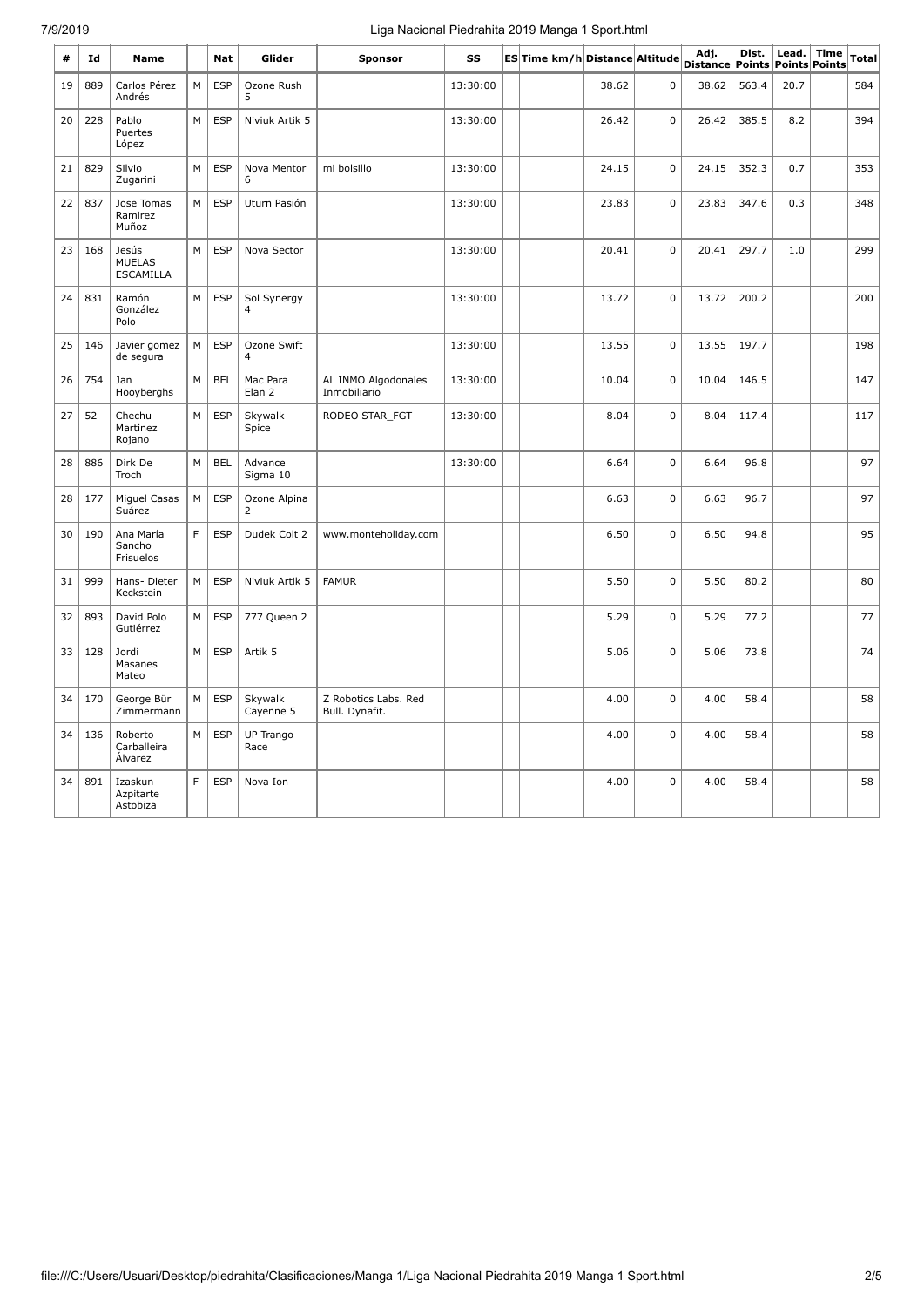# **Pilots absent from task (ABS)**

| Τd   | Name                      |
|------|---------------------------|
| 165  | Ramon Jose LOPEZ SOTO     |
| 887  | David Zapata              |
| 890  | Fernando MORENO MORCILLO  |
| 895  | Albero Martín Reina       |
| 896. | Aitor Juan Martín Mostaza |

### **Pilots not yet processed (NYP)**

**Id Name**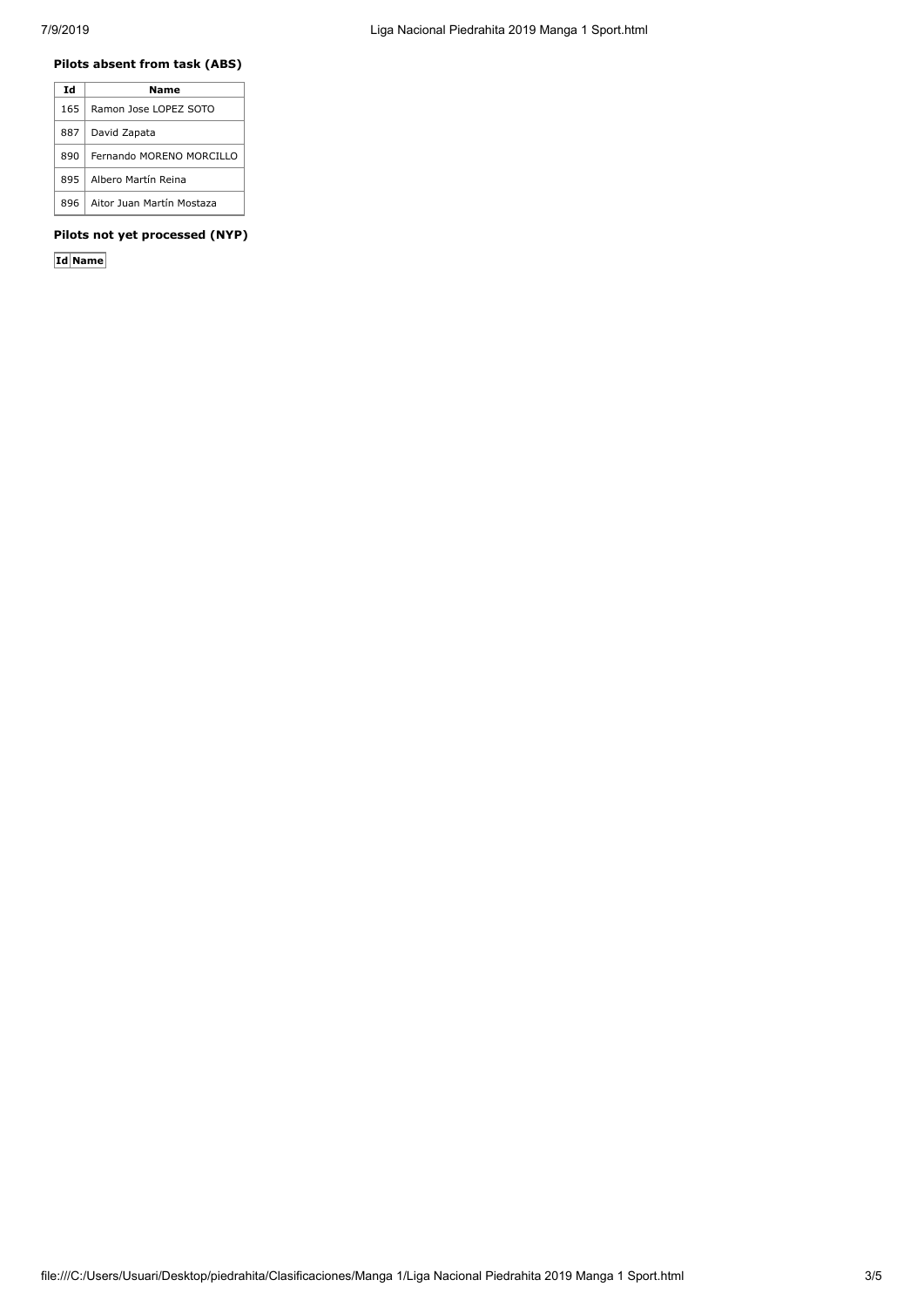#### **Task statistics**

| 90.385<br>ss_distance<br>task_distance<br>98.339<br>launch_to_ess_distance<br>97.339<br>no_of_pilots_present<br>83<br>83<br>no_of_pilots_flying<br>no_of_pilots_lo<br>83<br>no_of_pilots_reaching_nom_dist<br>64<br>no_of_pilots_reaching_es<br>0<br>no_of_pilots_reaching_goal<br>0<br>sum_flown_distance<br>3262.359<br>best_dist<br>61.691<br>best_time<br>0<br>worst_time<br>0<br>no_of_pilots_in_competition<br>91<br>no_of_pilots_landed_before_stop<br>35<br>3086.526<br>sum_dist_over_min<br>sum_real_dist_over_min<br>2934.113<br>3262.359<br>sum_flown_distances<br>61.04<br>best_real_dist<br>2019-08-22T13:30:00+02:00<br>last_start_time<br>max_time_to_get_time_points<br>0<br>no_of_pilots_with_time_points<br>0<br>goalratio<br>0<br>arrival_weight<br>0<br>departure_weight<br>0<br>0.0175<br>leading_weight<br>0.0825<br>time_weight<br>distance_weight<br>0.9<br>smallest_leading_coefficient<br>1.88571485705932<br>available_points_distance<br>900<br>available_points_time<br>32.5<br>available_points_departure<br>0<br>available_points_leading<br>67.5<br>available_points_arrival<br>0<br>time_validity<br>1<br>launch_validity<br>1<br>distance_validity<br>1<br>stop_validity<br>1<br>day_quality<br>1<br>ftv_day_validity<br>1<br>time_points_stop_correction<br>0 | param | value |
|--------------------------------------------------------------------------------------------------------------------------------------------------------------------------------------------------------------------------------------------------------------------------------------------------------------------------------------------------------------------------------------------------------------------------------------------------------------------------------------------------------------------------------------------------------------------------------------------------------------------------------------------------------------------------------------------------------------------------------------------------------------------------------------------------------------------------------------------------------------------------------------------------------------------------------------------------------------------------------------------------------------------------------------------------------------------------------------------------------------------------------------------------------------------------------------------------------------------------------------------------------------------------------------------------|-------|-------|
|                                                                                                                                                                                                                                                                                                                                                                                                                                                                                                                                                                                                                                                                                                                                                                                                                                                                                                                                                                                                                                                                                                                                                                                                                                                                                                  |       |       |
|                                                                                                                                                                                                                                                                                                                                                                                                                                                                                                                                                                                                                                                                                                                                                                                                                                                                                                                                                                                                                                                                                                                                                                                                                                                                                                  |       |       |
|                                                                                                                                                                                                                                                                                                                                                                                                                                                                                                                                                                                                                                                                                                                                                                                                                                                                                                                                                                                                                                                                                                                                                                                                                                                                                                  |       |       |
|                                                                                                                                                                                                                                                                                                                                                                                                                                                                                                                                                                                                                                                                                                                                                                                                                                                                                                                                                                                                                                                                                                                                                                                                                                                                                                  |       |       |
|                                                                                                                                                                                                                                                                                                                                                                                                                                                                                                                                                                                                                                                                                                                                                                                                                                                                                                                                                                                                                                                                                                                                                                                                                                                                                                  |       |       |
|                                                                                                                                                                                                                                                                                                                                                                                                                                                                                                                                                                                                                                                                                                                                                                                                                                                                                                                                                                                                                                                                                                                                                                                                                                                                                                  |       |       |
|                                                                                                                                                                                                                                                                                                                                                                                                                                                                                                                                                                                                                                                                                                                                                                                                                                                                                                                                                                                                                                                                                                                                                                                                                                                                                                  |       |       |
|                                                                                                                                                                                                                                                                                                                                                                                                                                                                                                                                                                                                                                                                                                                                                                                                                                                                                                                                                                                                                                                                                                                                                                                                                                                                                                  |       |       |
|                                                                                                                                                                                                                                                                                                                                                                                                                                                                                                                                                                                                                                                                                                                                                                                                                                                                                                                                                                                                                                                                                                                                                                                                                                                                                                  |       |       |
|                                                                                                                                                                                                                                                                                                                                                                                                                                                                                                                                                                                                                                                                                                                                                                                                                                                                                                                                                                                                                                                                                                                                                                                                                                                                                                  |       |       |
|                                                                                                                                                                                                                                                                                                                                                                                                                                                                                                                                                                                                                                                                                                                                                                                                                                                                                                                                                                                                                                                                                                                                                                                                                                                                                                  |       |       |
|                                                                                                                                                                                                                                                                                                                                                                                                                                                                                                                                                                                                                                                                                                                                                                                                                                                                                                                                                                                                                                                                                                                                                                                                                                                                                                  |       |       |
|                                                                                                                                                                                                                                                                                                                                                                                                                                                                                                                                                                                                                                                                                                                                                                                                                                                                                                                                                                                                                                                                                                                                                                                                                                                                                                  |       |       |
|                                                                                                                                                                                                                                                                                                                                                                                                                                                                                                                                                                                                                                                                                                                                                                                                                                                                                                                                                                                                                                                                                                                                                                                                                                                                                                  |       |       |
|                                                                                                                                                                                                                                                                                                                                                                                                                                                                                                                                                                                                                                                                                                                                                                                                                                                                                                                                                                                                                                                                                                                                                                                                                                                                                                  |       |       |
|                                                                                                                                                                                                                                                                                                                                                                                                                                                                                                                                                                                                                                                                                                                                                                                                                                                                                                                                                                                                                                                                                                                                                                                                                                                                                                  |       |       |
|                                                                                                                                                                                                                                                                                                                                                                                                                                                                                                                                                                                                                                                                                                                                                                                                                                                                                                                                                                                                                                                                                                                                                                                                                                                                                                  |       |       |
|                                                                                                                                                                                                                                                                                                                                                                                                                                                                                                                                                                                                                                                                                                                                                                                                                                                                                                                                                                                                                                                                                                                                                                                                                                                                                                  |       |       |
|                                                                                                                                                                                                                                                                                                                                                                                                                                                                                                                                                                                                                                                                                                                                                                                                                                                                                                                                                                                                                                                                                                                                                                                                                                                                                                  |       |       |
|                                                                                                                                                                                                                                                                                                                                                                                                                                                                                                                                                                                                                                                                                                                                                                                                                                                                                                                                                                                                                                                                                                                                                                                                                                                                                                  |       |       |
|                                                                                                                                                                                                                                                                                                                                                                                                                                                                                                                                                                                                                                                                                                                                                                                                                                                                                                                                                                                                                                                                                                                                                                                                                                                                                                  |       |       |
|                                                                                                                                                                                                                                                                                                                                                                                                                                                                                                                                                                                                                                                                                                                                                                                                                                                                                                                                                                                                                                                                                                                                                                                                                                                                                                  |       |       |
|                                                                                                                                                                                                                                                                                                                                                                                                                                                                                                                                                                                                                                                                                                                                                                                                                                                                                                                                                                                                                                                                                                                                                                                                                                                                                                  |       |       |
|                                                                                                                                                                                                                                                                                                                                                                                                                                                                                                                                                                                                                                                                                                                                                                                                                                                                                                                                                                                                                                                                                                                                                                                                                                                                                                  |       |       |
|                                                                                                                                                                                                                                                                                                                                                                                                                                                                                                                                                                                                                                                                                                                                                                                                                                                                                                                                                                                                                                                                                                                                                                                                                                                                                                  |       |       |
|                                                                                                                                                                                                                                                                                                                                                                                                                                                                                                                                                                                                                                                                                                                                                                                                                                                                                                                                                                                                                                                                                                                                                                                                                                                                                                  |       |       |
|                                                                                                                                                                                                                                                                                                                                                                                                                                                                                                                                                                                                                                                                                                                                                                                                                                                                                                                                                                                                                                                                                                                                                                                                                                                                                                  |       |       |
|                                                                                                                                                                                                                                                                                                                                                                                                                                                                                                                                                                                                                                                                                                                                                                                                                                                                                                                                                                                                                                                                                                                                                                                                                                                                                                  |       |       |
|                                                                                                                                                                                                                                                                                                                                                                                                                                                                                                                                                                                                                                                                                                                                                                                                                                                                                                                                                                                                                                                                                                                                                                                                                                                                                                  |       |       |
|                                                                                                                                                                                                                                                                                                                                                                                                                                                                                                                                                                                                                                                                                                                                                                                                                                                                                                                                                                                                                                                                                                                                                                                                                                                                                                  |       |       |
|                                                                                                                                                                                                                                                                                                                                                                                                                                                                                                                                                                                                                                                                                                                                                                                                                                                                                                                                                                                                                                                                                                                                                                                                                                                                                                  |       |       |
|                                                                                                                                                                                                                                                                                                                                                                                                                                                                                                                                                                                                                                                                                                                                                                                                                                                                                                                                                                                                                                                                                                                                                                                                                                                                                                  |       |       |
|                                                                                                                                                                                                                                                                                                                                                                                                                                                                                                                                                                                                                                                                                                                                                                                                                                                                                                                                                                                                                                                                                                                                                                                                                                                                                                  |       |       |
|                                                                                                                                                                                                                                                                                                                                                                                                                                                                                                                                                                                                                                                                                                                                                                                                                                                                                                                                                                                                                                                                                                                                                                                                                                                                                                  |       |       |
|                                                                                                                                                                                                                                                                                                                                                                                                                                                                                                                                                                                                                                                                                                                                                                                                                                                                                                                                                                                                                                                                                                                                                                                                                                                                                                  |       |       |
|                                                                                                                                                                                                                                                                                                                                                                                                                                                                                                                                                                                                                                                                                                                                                                                                                                                                                                                                                                                                                                                                                                                                                                                                                                                                                                  |       |       |
|                                                                                                                                                                                                                                                                                                                                                                                                                                                                                                                                                                                                                                                                                                                                                                                                                                                                                                                                                                                                                                                                                                                                                                                                                                                                                                  |       |       |
|                                                                                                                                                                                                                                                                                                                                                                                                                                                                                                                                                                                                                                                                                                                                                                                                                                                                                                                                                                                                                                                                                                                                                                                                                                                                                                  |       |       |
|                                                                                                                                                                                                                                                                                                                                                                                                                                                                                                                                                                                                                                                                                                                                                                                                                                                                                                                                                                                                                                                                                                                                                                                                                                                                                                  |       |       |
|                                                                                                                                                                                                                                                                                                                                                                                                                                                                                                                                                                                                                                                                                                                                                                                                                                                                                                                                                                                                                                                                                                                                                                                                                                                                                                  |       |       |
|                                                                                                                                                                                                                                                                                                                                                                                                                                                                                                                                                                                                                                                                                                                                                                                                                                                                                                                                                                                                                                                                                                                                                                                                                                                                                                  |       |       |

# **Scoring formula settings**

| param      | value          |
|------------|----------------|
| id         | <b>PWC2017</b> |
| min_dist   |                |
| nom_dist   | 25             |
| nom time   |                |
| nom launch | 0.96           |
| nom_goal   |                |